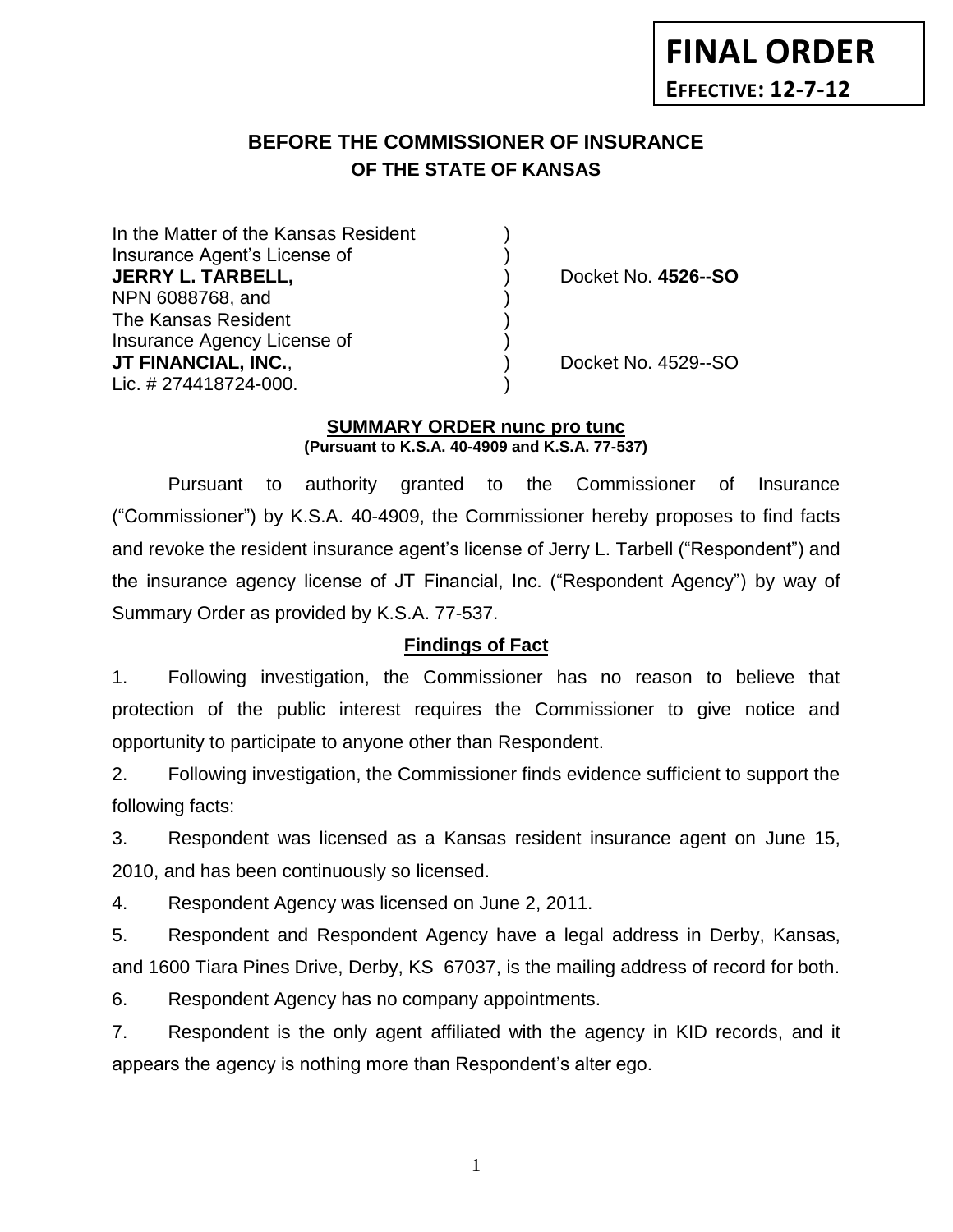8. According to insurance company reports to the Kansas Insurance Department ("KID"), Respondent, along with other agents, engaged in a pattern and practice of soliciting applications for substantial life insurance policies on the lives of individuals who would pay no premium for slightly more than the first year of the contract.

9. In those cases, the applications falsely represented that premium would be paid from personal assets and/or the assets of a trust, and none of the premium would be financed.

10. It appears that, in some cases, premium was paid by investors, and in other cases, premium was paid from sales commissions.

11. In response to KID's inquiry regarding the allegations, Respondent, through counsel, generally denied the factual allegations and denied having engaged in an unfair trade practice or fraud but requested cancellation of his insurance agent license.

12. The Commissioner considers Respondent's general denial but finds, in the absence of contrary evidence, that the company reports and documentation constitute sufficient evidence to support action against Respondent's license.

## **Applicable Law**

13. K.S.A. 40-4909(a) provides, in relevant part:

"The commissioner may deny, suspend, revoke or refuse renewal of any license issued under this act if the commissioner finds that the applicant or license holder has . . .

(7) Admitted to or been found to have committed any insurance unfair trade practice or fraud in violation of K.S.A. 40-2404 and amendments thereto. . . [or]

(15) Rebated the whole or any part of any insurance premium or offered in connection with the presentation of any contract of insurance any other inducement not contained in the contract of insurance." K.S.A. 2011 Supp. 40-4909(a).

14. "Making false or fraudulent statements or representations on or relative to an application for an insurance policy, for the purpose of obtaining a fee, commission, money or other benefit from any insurer, agent, broker or individual" is an insurance unfair trade practice or fraud as defined by K.S.A. 2011 Supp. 40-2404(11).

15. In addition, the Commissioner may revoke any license issued under the Insurance Agents Licensing Act if the Commissioner finds that the interests of the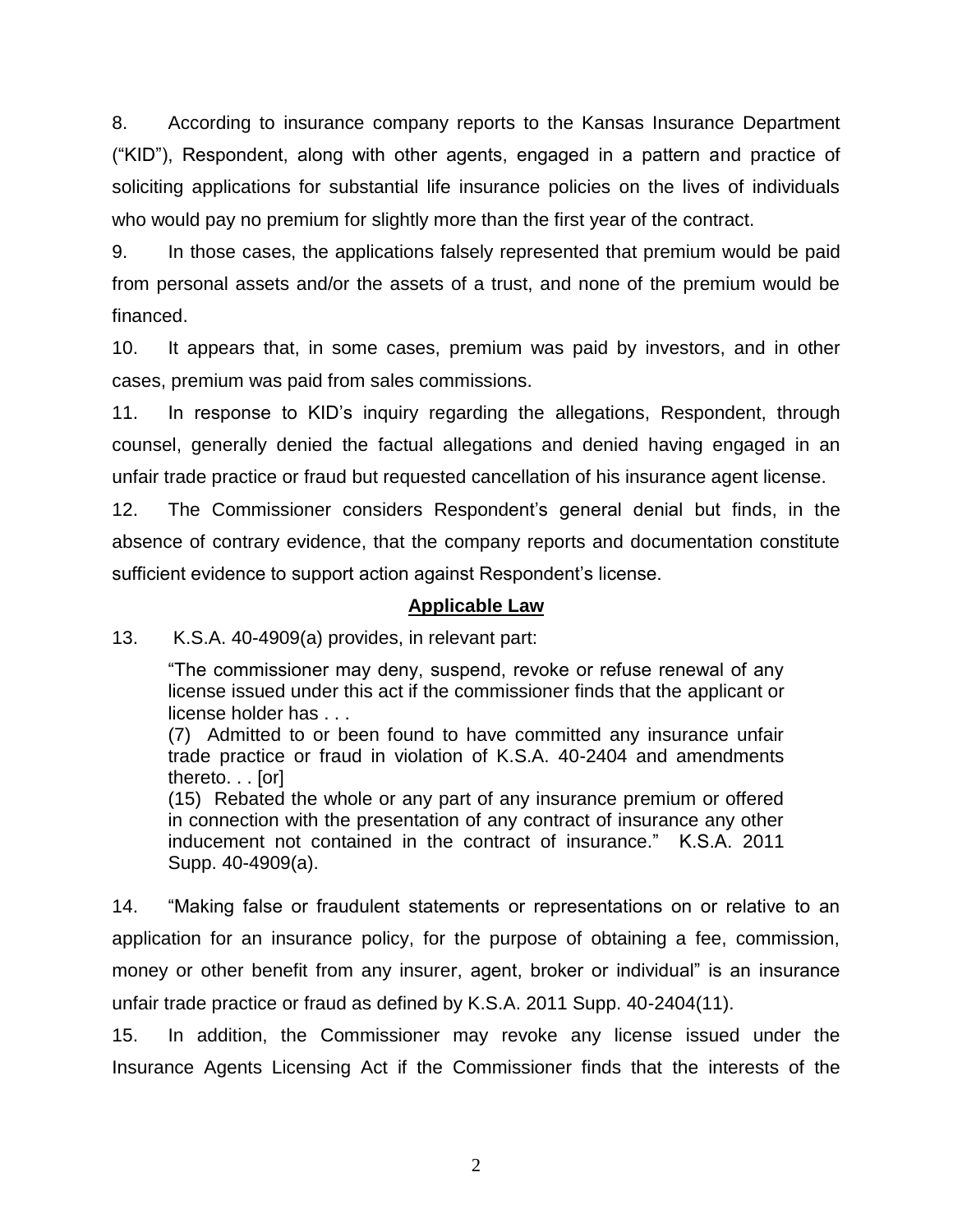insurer or the insurable interests of the public are not properly served under such license. K.S.A. 2011 Supp. 40-4909(b).

16. Voluntary surrender does not deprive the Commissioner of jurisdiction or right to initiate or proceed with any disciplinary proceeding against the license. K.S.A. 2011 Supp. 40-4909(e).

#### **Conclusions of Law**

17. The Commissioner has jurisdiction over Respondent as well as the subject matter of this proceeding, and such proceeding is held in the public interest.

18. The Commissioner finds, based on the company reports and documentation, that Respondent's license may be revoked pursuant to K.S.A. 40-4909(a)(7) because Respondent certified false statements on applications for insurance policies for the purpose of obtaining a fee, commission, money or other benefit.

19. The Commissioner finds that Respondent's license may be revoked pursuant to K.S.A. 40-4909(a)(15) because Respondent, directly or indirectly, rebated insurance premium as an inducement to enter into an insurance contract.

20. The Commissioner finds that sufficient grounds exist for the revocation of Respondent's insurance agent license pursuant to K.S.A. 2011 Supp. 40-4909(a), and the action is not foreclosed by Respondent's request to cancel his license.

21. In addition, the Commissioner concludes that Respondent's insurance agent's license may be revoked pursuant to K.S.A. 40-4909(b) because it is not serving the interests of the insurer or the insurable interests of the public.

22. Based on the facts and circumstances set forth herein, it appears that the use of summary proceedings in this matter is appropriate, in accordance with the provisions set forth in K.S.A. 77-537(a), in that the use of summary proceedings does not violate any provision of the law, the protection of the public interest does not require the KID to give notice and opportunity to participate to persons other than Respondent, and after investigation, KID believes in good faith that the allegations will be supported to the applicable standard of proof.

## **Policy to be Served**

Before issuing an insurance agent license, the Commissioner must determine that the applicant is qualified and has not committed any act that would be grounds for

3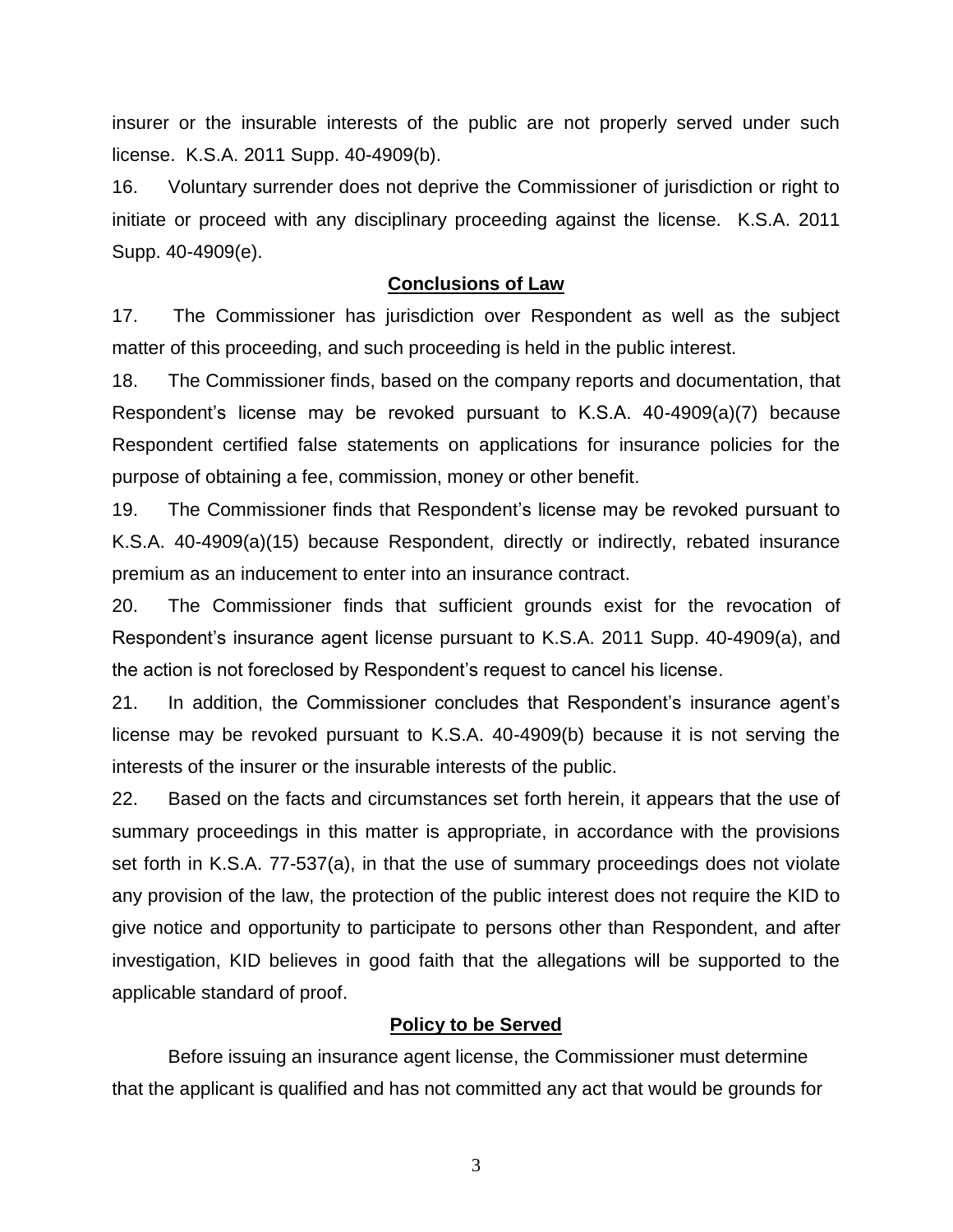denial, suspension, or revocation. K.S.A. 40-4905(b). Further, the Commissioner may revoke any license issued under the Insurance Agents Licensing Act if the Commissioner finds that the interests of the insurer or the insurable interests of the public are not properly served under the license. The following action is appropriate to promote the security and integrity of the insurance business and protect insurance consumers by licensing, or continuing to license, persons or entities to sell, solicit, or negotiate insurance in the State of Kansas only if their conduct indicates they are both qualified and trustworthy.

**THE COMMISSIONER OF INSURANCE THEREFORE ORDERS** that the Kansas resident insurance agent's license of **JERRY L. TARBELL** and the Kansas resident agency license of **JT FINANCIAL, INC.**, are hereby **REVOKED.**

**It is further ordered,** that **JERRY L. TARBELL** shall **CEASE and DESIST** from the sale, solicitation, or negotiation of insurance, doing any act toward the sale, solicitation, or negotiation of insurance, and/or receiving compensation deriving from the sale, solicitation, or negotiation of insurance in Kansas or on Kansas risks through business conducted on and after the effective date of this order

# **IT IS SO ORDERED THIS 19th DAY OF NOVEMBER 2012, IN THE CITY OF TOPEKA, COUNTY OF SHAWNEE, STATE OF KANSAS.**



\_/s/ Sandy Praeger\_\_\_\_\_\_\_\_\_\_\_\_\_\_\_\_ Sandy Praeger Commissioner of Insurance

BY:

 $\angle$ /s/ John Wine John Wine General Counsel